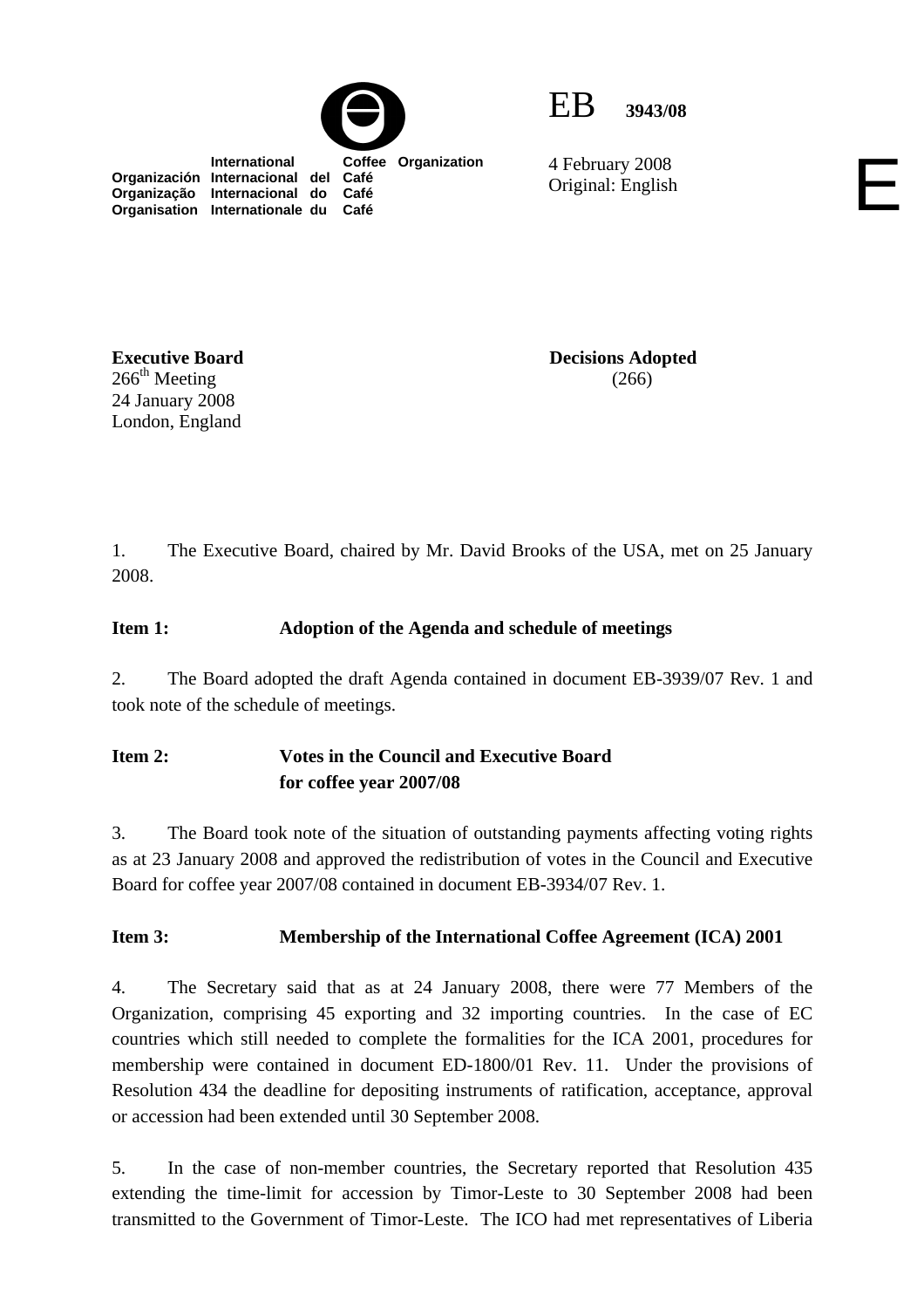and Sierra Leone during the General Assembly of the InterAfrican Coffee Organisation (IACO) in Cameroon in November 2007. Both countries had confirmed their interest in rejoining the ICO, and the Executive Director had written to their representatives to provide the necessary information. Liberia had subsequently confirmed that it wished to renew its membership, but had appealed for its outstanding contributions to be waived in view of the conflict situation in the country during almost two decades. Liberia's request would be considered by the Finance Committee in May 2008. The Executive Director added that in the case of non-members such as Canada, China, Peru and the Russian Federation, he would renew his contacts with these countries and request them to consider membership in the context of the new Agreement. With regard to the Russian Federation, he had recently had the opportunity to discuss the ICA 2007 with the representative of this country and would arrange a series of further meetings during the next few weeks. The Board took note of this report.

### **Item 4: Annual Review 2006/07**

6. The Executive Director introduced the Annual Review for coffee year 2006/07. This was the eighth Annual Review published by the ICO and contained an overview of activities during the past coffee year. It included a report on the coffee market situation in 2006/07, a report on the negotiations of the 2007 Agreement and reports on regular activities such as projects, statistics and the Coffee Quality-Improvement Programme.

7. In response to questions on this item, the Executive Director confirmed that the Annual Review was distributed to all Members, non-member countries and a range of international organizations, and additional copies could be made available to Members on request. For budgetary reasons, the number of printed copies was limited, however the Review was available in electronic form on the ICO website which received around 30,000 hits per month. The Board took note of this information.

### **Item 5: Coffee market situation**

8. The Executive Director introduced the monthly report on the market situation (December 2007). He noted that coffee prices had maintained the firm upward trend recorded in recent months, however the weakness of the US dollar had reduced the favourable impact of this increase. The average of the ICO composite indicator price had reached over US\$118 cents per pound in December, with Robusta prices breaking the US\$1.00 barrier on 11 January 2008 for the first time in nearly 12 years. CONAB had published the first estimate of Brazilian production for crop year 2008/09 which indicated a figure of between 41.3 and 44.2 million bags, comprising 31.5 to 33.7 million bags of Arabicas, and 9.8 to 10.5 million bags of Robustas (see document WP-Council 163/07 Rev. 1). The ICO's preliminary estimate for the 2008/09 crop was between 123 and 126 million bags, compared with around 116 million bags in 2007/08. In the case of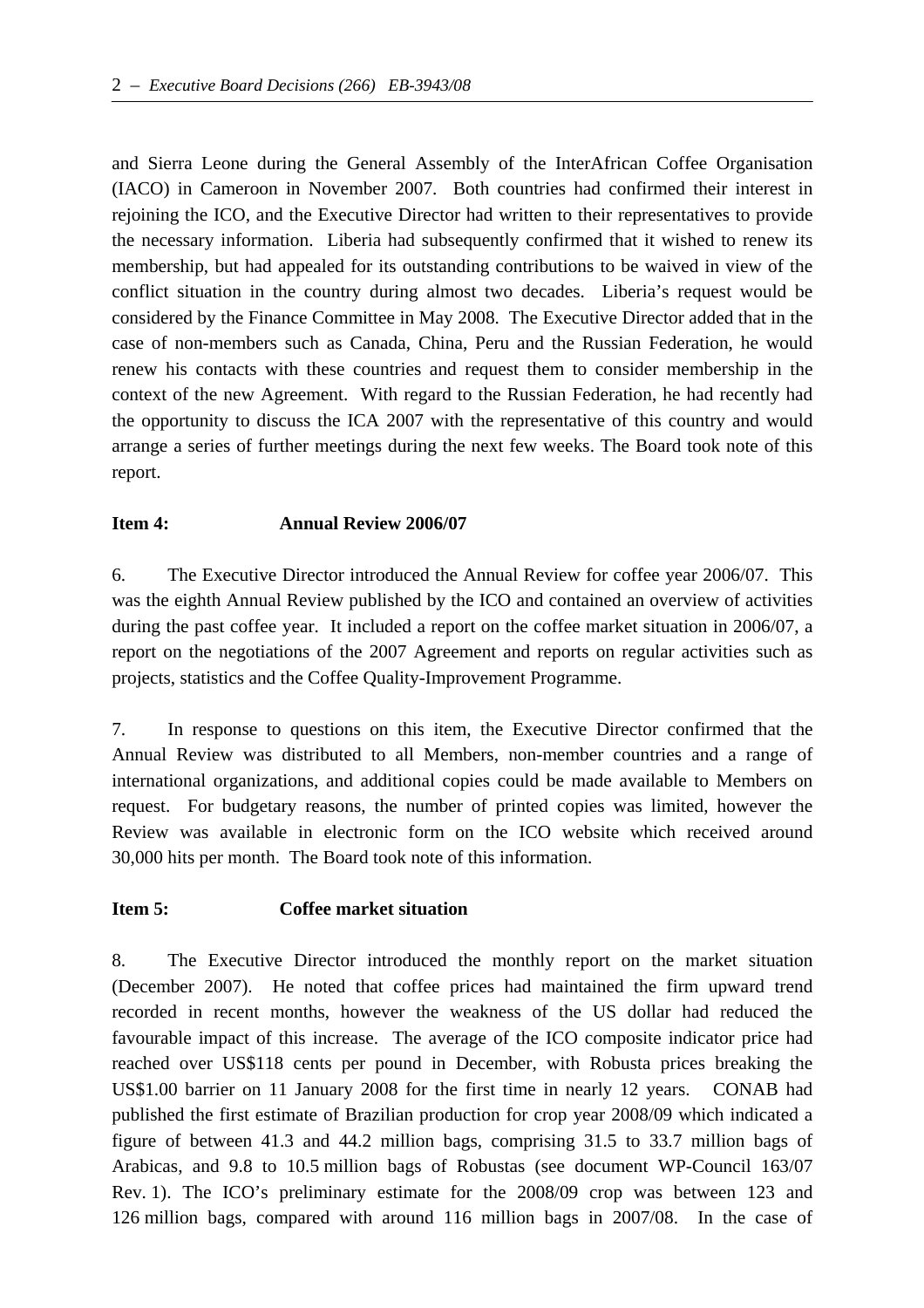consumption, if the annual growth rate of 1.5% to 2% was maintained, world consumption would rise from 123 million bags in 2007 to more than 125 million bags in 2008. He noted that domestic consumption in Brazil was currently over 17 million bags per year, and continued to increase steadily.

9. In the case of exports, these had totalled 95.8 million bags during the period December 2006 to November 2007, compared to 90.9 million bags for the same period in 2005/2006. The volume of opening stocks in exporting countries for crop year 2007/08 was around 25 million bags, compared to 29 million bags at the beginning of crop year 2006/07. Stocks of green coffee in importing countries were estimated to be around 22.6 million bags. The report analysed the fluctuation of the dollar in some exporting countries, which had partially offset the recovery of prices. In Brazil for example, while the value of green coffee exports had increased by 132% between 2003 and 2007, the value in the national currency only increased by 49.4% as a result of depreciation in the US dollar. However, in other countries there had been a devaluation of the national currency, such as Ethiopia, Honduras, Indonesia, Mexico and Vietnam, and this had benefitted exports. This issue would be reviewed in future studies, together with the impact of increases in fertilizer prices and labour costs. The ICO continued to monitor exports to exporting countries, which were currently estimated at between 3.5 to 4 million bags per year, however more data was needed from producing Members to provide a more accurate overview of the situation. In conclusion, coffee prices should continue to develop along the recent trend seen in the composite indicator price of US\$1.20, with some volatility as a result of the boom experienced in the commodity sector.

10. In discussions on this item, the need for more information about exports to exporting countries, including re-exports from importing countries, was highlighted. Members were requested to provide data on these areas to enable trends to be analysed. The firm trend in consumption and quality was noted. A number of Members raised the need to analyse the current economic situation and the impact of a possible recession in major consuming countries on the coffee market. One Member noted that there had been an increase in the top end of the market such as speciality and high quality coffees, which could be affected by a recession. The Executive Director noted that while the ICO was not in a position to predict the impact of the wider economic outlook on the coffee market, it could analyse specific issues such as increases in oil prices on the coffee sector. Regarding data from other organizations, he confirmed that the ICO had access to economic data and analysis from organizations such as the World Bank, FAO etc. and could look at making more use of this.

11. Members took note of the report on the coffee market (December 2007) and of document WP-Council 163/07 Rev. 1, and expressed their appreciation to the Executive Director for his analysis of the market situation.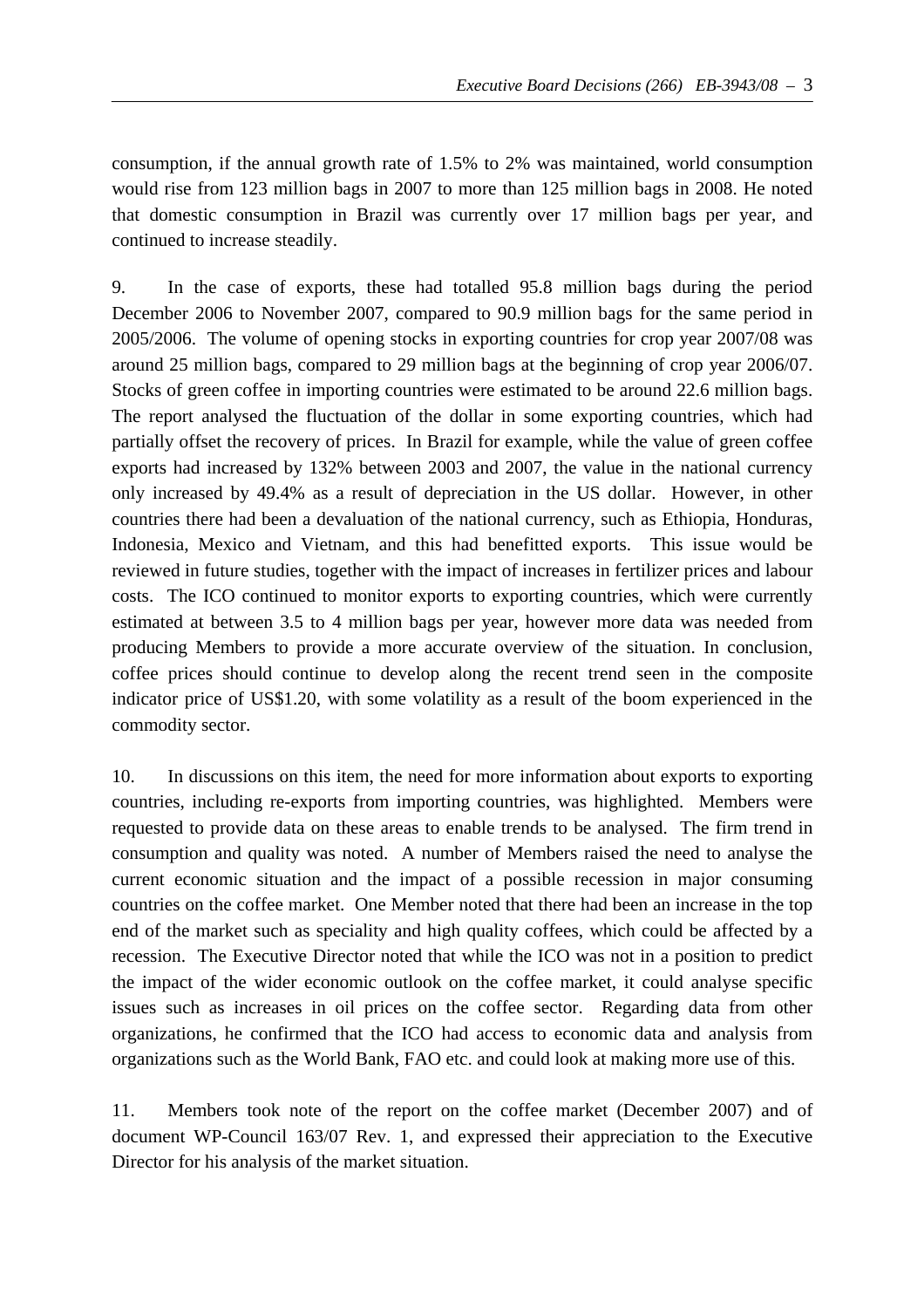#### **Item 6: Coffee development projects**

# **Item 6.1: Projects under consideration by the Common Fund for Commodities (CFC)**

12. The Head of Operations introduced the progress report on projects contained in document EB-3942/08 Rev. 1. He informed Members that in October 2007, the CFC Executive Board had approved two projects, namely 'Increasing the resilience of coffee production to leaf rust and other diseases in India, Kenya, Uganda, Rwanda and Zimbabwe', with a total cost of US\$4,014,313, which would be launched in early 2008. It had also approved the project 'Access to finance for the development of diversification crops in coffee producing areas in Burundi and Côte d'Ivoire', with a total cost of US\$3,006,570. The project agreement for this project would be signed during the Council Session on 25 January 2008. The project would be implemented by the Fonds de Garantie des Coopératives Café-Cacao (FGCCC) in Côte d'Ivoire, and by the Office du Café du Burundi (OCIBU), and would be launched in early 2008.

13. The CFC Consultative Committee would consider the proposal 'Revitalizing productivity, quality and trade in coffee from Africa' in January 2008, and the Executive Director would report to Members at the next meeting on the Committee's decision. The CFC Consultative Committee would consider two further ICO projects 'Competitive coffee enterprises programme' and 'Building capacity for coffee certification and verification in Eastern Africa' in July 2008. In the case of the former, the CFC Project Appraisal Committee (PAC) had recommended in October 2007 that Jamaica should be included and that the project should be reformulated, and was prepared to finance the cost of a consultant for this purpose. In the case of the latter, the PAC had made some technical comments and the Eastern African Fine Coffees Association (EAFCA) had submitted its response to these comments to the CFC. With respect to the project entitled 'Renovation of CATIE's international coffee collection' which was approved by the Council in September 2007, the ICO would discuss the possibility of merging this with the proposal 'Enhancing use of coffee germplasm – an African perspective' with the FAO in early 2008.

14. The Head of Operations said that progress reports on projects already being implemented would be circulated to the Council in May 2008, together with the final reports of projects which had recently concluded. He noted that the project entitled 'Increase in added value by developing the potential of Gourmet Robusta coffee' had been launched in Gabon in November 2007. In the case of the project entitled 'Enhancing the potential of gourmet coffee production in Central American countries', Costa Rica had advised the ICO that it could no longer participate.

15. The Board took note of this information, and of the progress report on projects contained in document EB-3942/08 Rev. 1. In response to a question about the procedures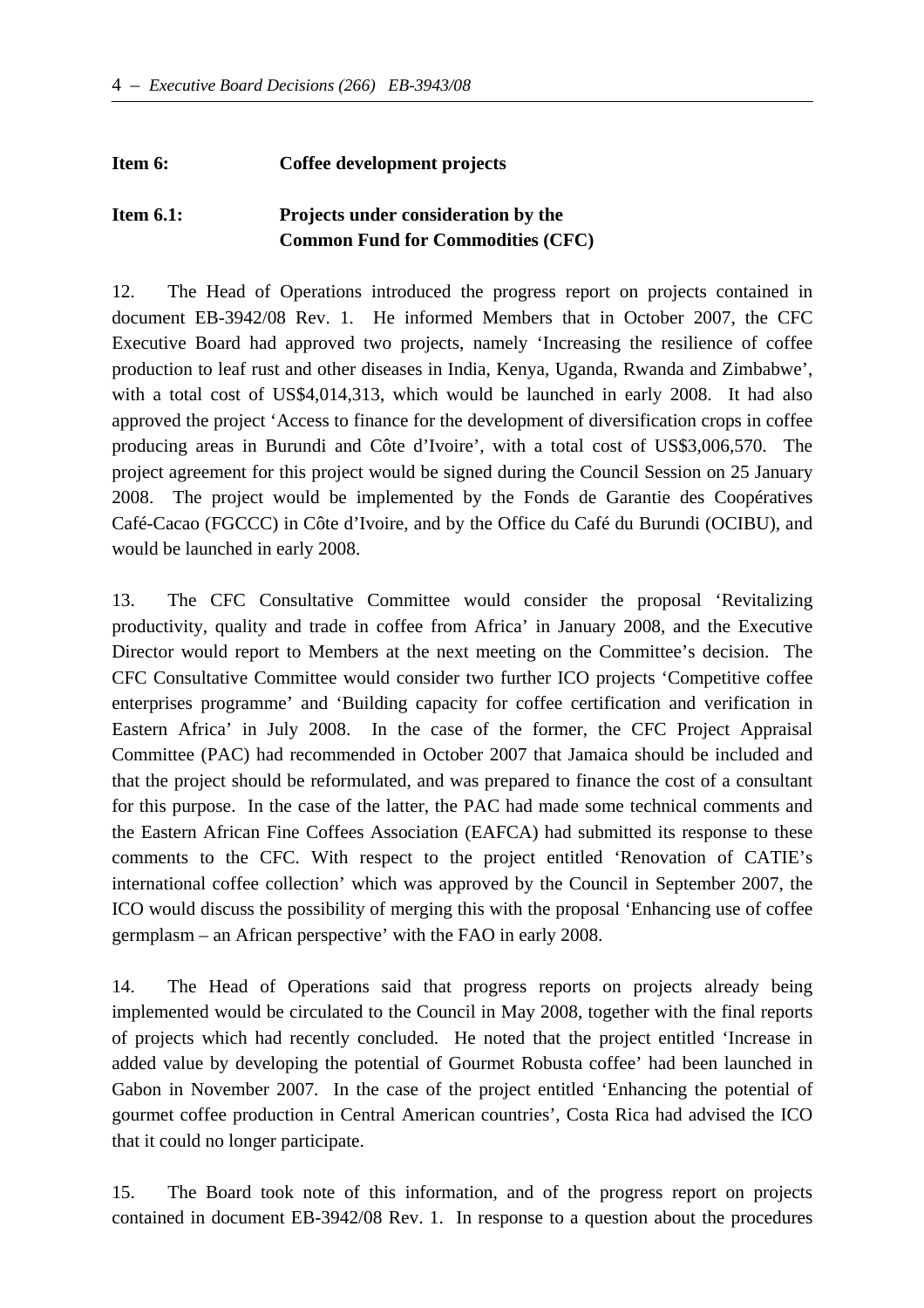for informing the Council about projects requiring reformulation in the light of comments by the CFC, the Executive Director said that the ICO kept Members informed about this process, however the projects did not need to be resubmitted to the Council for approval.

16. The Projects Officer summarized the procedures for considering projects. Following consideration by the Virtual Screening Committee (VSC), they were submitted to the Board and subsequently the Council for approval. Where the Council approved proposals which did not match CFC priorities, the ICO had to seek other sources of funding. The CFC's policy was increasingly only to provide up to 50% of the costs of a project. It considered that participating countries should contribute at least 10% of the costs, with the remainder provided by other agencies or counterpart funding. The contribution by the participating countries was intended to increase ownership and facilitate the future replication of projects in their countries once pilot stages had been completed. The CFC had recently advised the ICO that the loan component of projects should be encouraged as part of the financial structure of new project proposals, and as part of this policy, had introduced a third loan modality, which it would like to see used in future projects. A copy of the revised loans policy was available on request from the Secretariat.

17. The Executive Director noted the need to find alternative sources of funding for projects to reduce the Organization's dependency on the CFC, which had limited resources. Funding from institutions such as regional development banks was an option which could be explored. The ICO had already held preliminary discussions with the Inter-American Development Bank, and would contact other organizations such as the African Development Bank, OPEC and bilateral agencies to explore funding for coffee development projects.

18. In discussions on this item, concern was expressed about the impact of the new funding requirements on African countries in particular, and the ICO was urged to encourage regional and local banks to work alongside African countries on projects. The Board noted the EC's interest in assisting where possible, such as through financing projects through the CFC. In the case of price risk management, it was suggested that as a number of countries worked with the World Bank, direct contact with the Bank could be the best way to facilitate contributions.

# *Pests and diseases*

19. The Head of Operations said that in August 2007, in the light of concerns raised by Members during Council sessions about the proliferation of pests and diseases affecting coffee, the Executive Director had circulated document ED-2020/07, inviting Members to complete and return a questionnaire on coffee pests and diseases, namely Coffee Berry Borer, Coffee Wilt Disease – Tracheomycosis, White Stem Borer and Coffee Leaf Rust. To date, some 14 responses had been received (Cameroon, Central African Republic, Colombia, Democratic Republic of Congo, Costa Rica, Ecuador, El Salvador, Ghana, Jamaica, Malawi,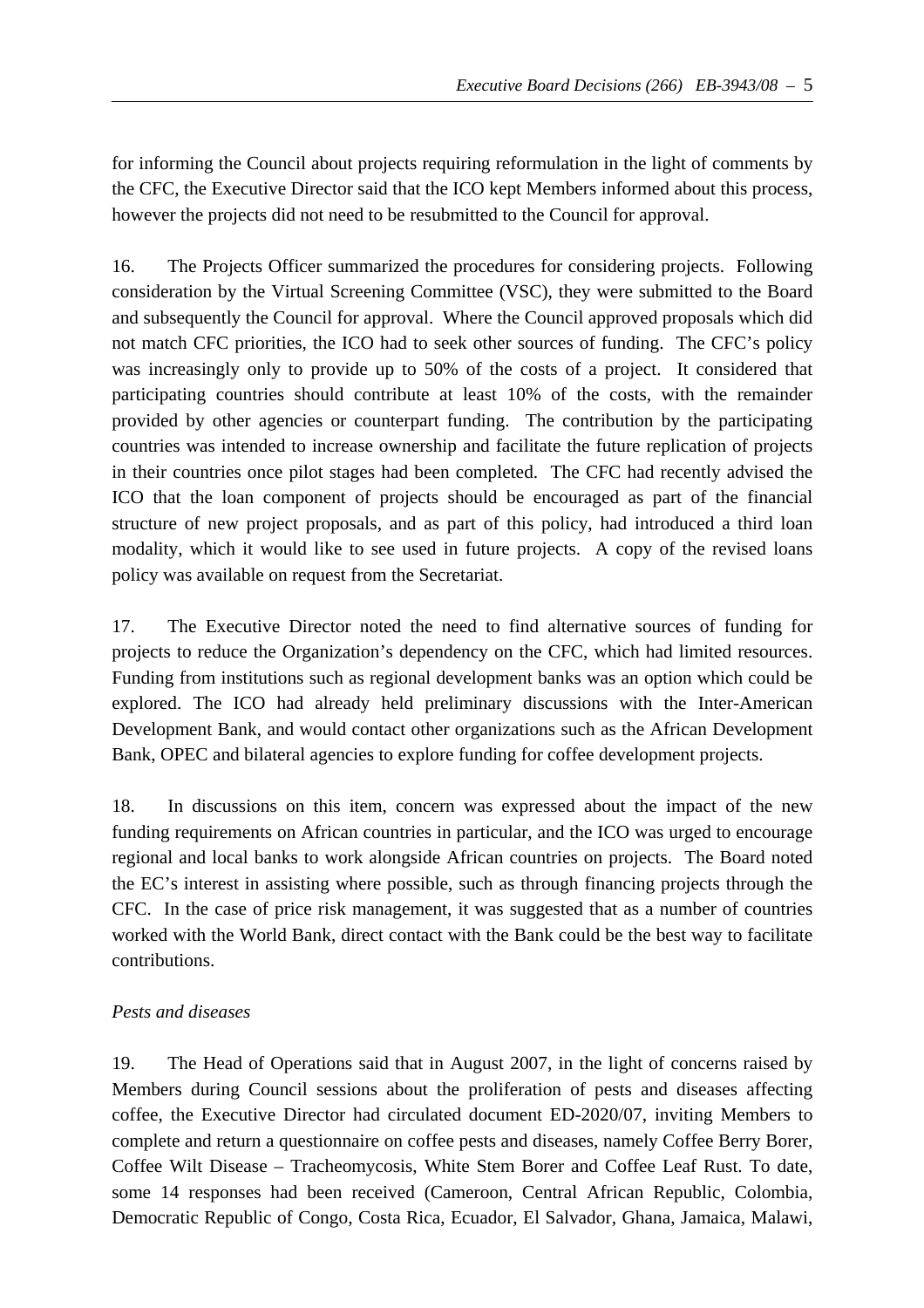Mexico, Panama, Tanzania and Zambia), however further responses were required to enable a full picture of the current situation. Members who had not yet done so were requested to complete and return the questionnaire to the ICO by **15 March 2008**, so that a more complete picture of the status of these pests and diseases could be obtained. A report would be circulated to the Board at its next meeting in May 2008.

### **Item 6.2: Projects under consideration by the ICO**

20. The Head of Operations said that new and revised project proposals should be submitted to the ICO by 22 February 2008, for consideration by the Virtual Screening Committee (VSC) and subsequently the ICO Executive Board in May 2008.

21. The Board noted that in the case of the project entitled 'International research and development services for the durable genetic control of two destructive diseases affecting Arabica coffee', as some VSC Members had considered this proposal suitable for submission to the EC, the ICO had requested the EC to provide information on the formal procedures for submitting relevant coffee research proposals, and sought guidance from the EC representative on the correct person to contact. The EC representative offered to contact his colleagues in DG8, which dealt with assistance to developing countries. He noted that it might also be possible to mobilize resources through the Standing Committee, which was due to meet in early February, in the context of assistance under the terms of the EU Action Plan on Commodities, although this normally required producing countries to include relevant projects in their frameworks.

### **Item 7: Seminar on geographical indications**

22. The Head of Operations introduced document WP-Board 1043/08 containing draft terms of reference for a seminar on geographical indications, scheduled to take place during the week of 19 to 23 May 2008. The proposal for the seminar had been approved by the Council as part of the ICO programme of activities for 2007/08 (document EB-3929 Rev. 1), with a budget of £6,000. He invited suggestions from Members on possible speakers or a Chairman for this event, which could be held on either the afternoon of Tuesday 20 or Thursday 22 May.

23. In discussions on this item the need for the Seminar to be for the purposes of information only was highlighted. The seminar should deal with matters objectively and the choice of speakers should be representative of the coffee chain. It was suggested that the Secretariat should contact the United Nations Conference on Trade and Development (UNCTAD), as it was involved in a related project in Cameroon and could provide useful input in the seminar. A number of representatives indicated their willingness to share their experience and propose speakers from their countries, including Colombia, Indonesia and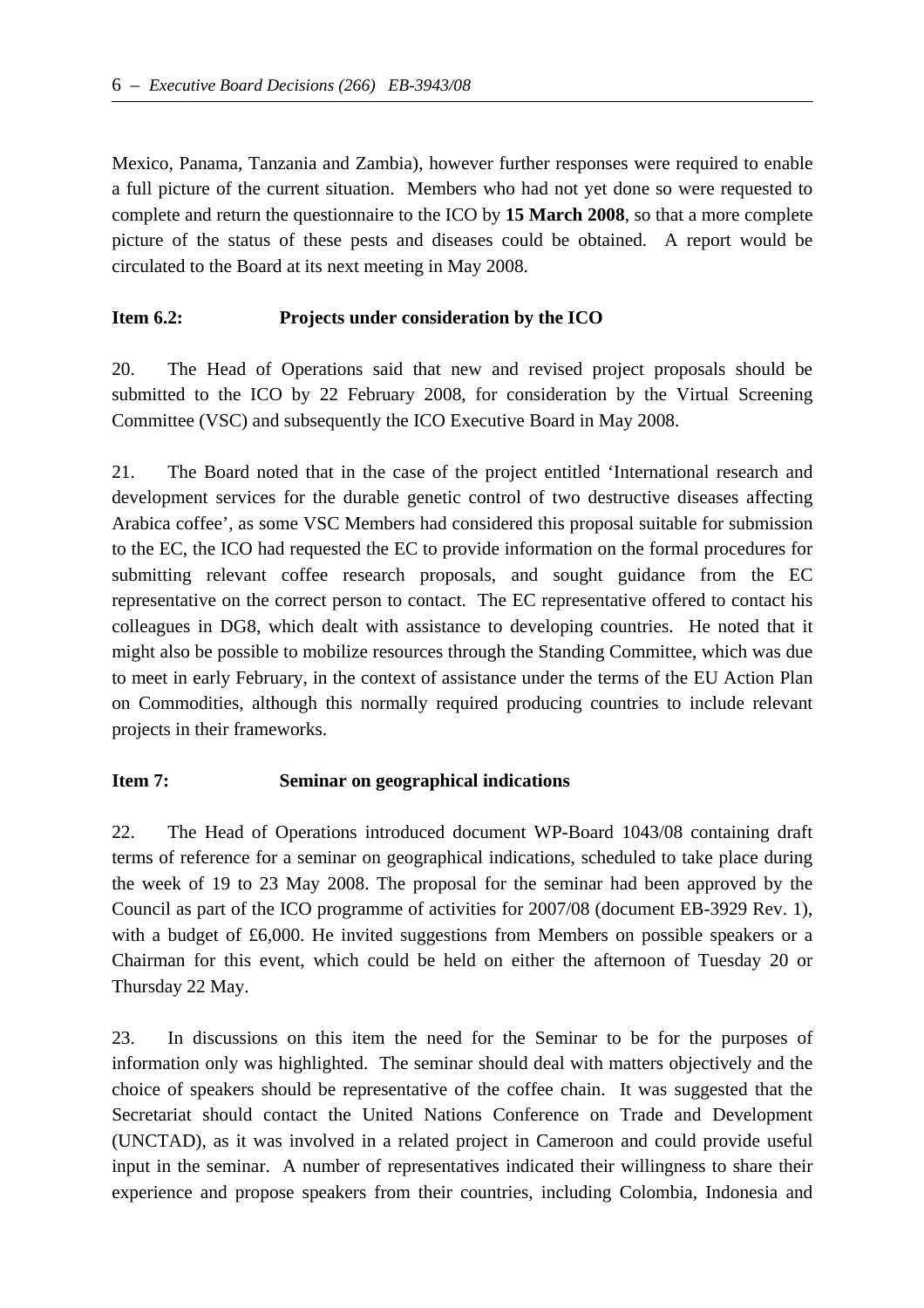Switzerland. The Executive Director noted that all Members were invited to propose speakers, but it was likely that only four or five speakers could participate in view of the time constraints and limited budget.

24. A number of revisions to the draft terms of reference were proposed, and a revised version of the document was circulated as document WP-Board 1043/08 Rev. 2. The Board took note of this document and approved the terms of reference contained therein. The Board further noted that Members should send the Executive Director concrete proposals for speakers immediately after this meeting to enable the Secretariat to contact speakers in a timely manner.

# **Item 8: Implementation of the Coffee Quality-Improvement Programme**

*Coffee Quality-Improvement Programme (CQP)* 

25. The Head of Operations introduced document EB-3941/08 containing a report on the CQP. Twenty-eight countries were now implementing Resolution 420. In the period covered by the report (coffee year 2006/07), the 28 exporting Members implementing the Resolution had exported 61 million bags of green coffee, of which over 92% (56 million bags) complied with the defects and moisture targets in the Resolution. The volume of coffee graded by LIFFE which failed to comply with the targets of Resolution 420 from October 2006 to September 2007 amounted to 1.27 million bags, a decrease of 14% and 32% compared to coffee years 2005/06 and 2004/05 respectively. In the case of coffee graded by ICE, nearly 92% of coffee had passed the gradings analysis from October 2006 – September 2007. As noted in the report, the Vietnamese Government would gradually introduce new measures to control the quality of coffee exports which were expected to have been fully implemented by 2010.

26. In discussions on this item, the point was made that quality was a key activity and progress in implementing the CQP was slow. Sixteen countries were not yet participating in the CQP and it would be useful to have more information about their reasons for this. It would also be useful to include the table with information about the performance of individual countries in future reports.

27. The Executive Director noted that the CQP was not a mandatory programme. Although only 28 countries were complying with Resolution 420, they accounted for 68% of world exports. This would rise to almost 90% of exports once Vietnam began to participate in the Programme. He highlighted the correlation between improved quality and higher coffee prices. The Board took note of this information and of the progress report on the CQP contained in EB-3941/08.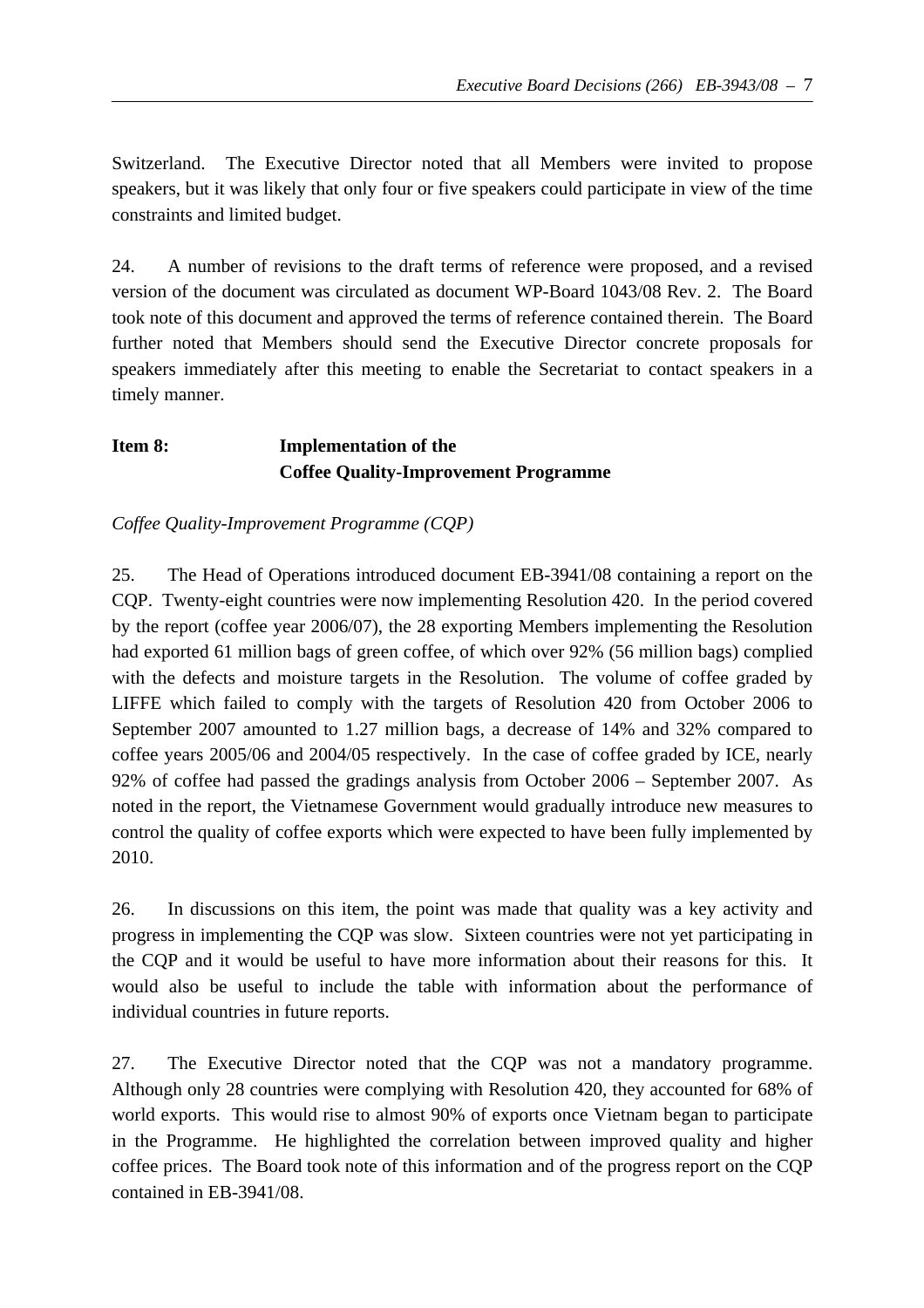#### *Harmonization of ICC Resolution 420 with ISO Green Coffee Defects Chart*

28. The Head of Operations reported that the London International Financial Futures Exchange (LIFFE) had introduced a revised Robusta coffee futures contract and associated option contract with effect from 14 January 2008. The first futures delivery month and associated option expiry month for the revised Contract would be November 2008. The November 2008 and January 2009 Futures delivery months of the revised contract would be offered in parallel with the November 2008 and January 2009 months of the existing contract. The revised contract included a number of changes, including enhancements to the grading process to include measurement of defects and foreign matter by weight, and the inclusion of an olfactory test as part of the grading process. In the case of measurement of defects and foreign matter by weight, LIFFE had adopted a process whereby certain defects and foreign matter were extracted from a sample and measured by weight. The standards for assessing defects and foreign matter were based upon those laid out in the ISO document 10470 (Green Coffee Defect reference chart) and their application in ISO 4149 (Green coffee: olfactory and visual examination of foreign matter and defects). LIFFE had also included an olfactory test as part of the grading process, based upon ISO 4149, and a revised screen test as part of the Robusta coffee grading process. The revised contract specifications were available on the LIFFE website (www.nyseeuronext.com/liffe). Finally he said that the representative of LIFFE had appreciated the ICO's contribution in providing information about the new standards and the different methods of calculating defects, which had played a part in its decision-making process. In the case of ICE, contacts between the representative of ICE and the ICO were continuing. The Board took note of this information.

#### **Item 9: Promotion**

29. The consultant introduced document WP-Board 1044/08, containing a progress report on the development of the ICO network to promote coffee consumption, and made a presentation, a copy of which was circulated at the meeting. He noted that the diagnosis and strategic planning stages had been completed and the network was being launched this month. Following a short initial period where participation would be by invitation only, from 15 February 2008 the Network would be open to all participants, and interested Members should visit the website for more information (www.coffeepromotionetwork.com). P&A International Marketing would mediate the network for the first six to ten months, at no cost to the ICO, following which other mediators would be selected. The project would facilitate interaction with young people, and help to detect trends in the coffee sector. He hoped that all Members would participate and encourage the coffee companies in their countries to be involved. Members who did not wish to access the network directly could contact him and he would convey their suggestions to the network coordinators. The Board took note of this information.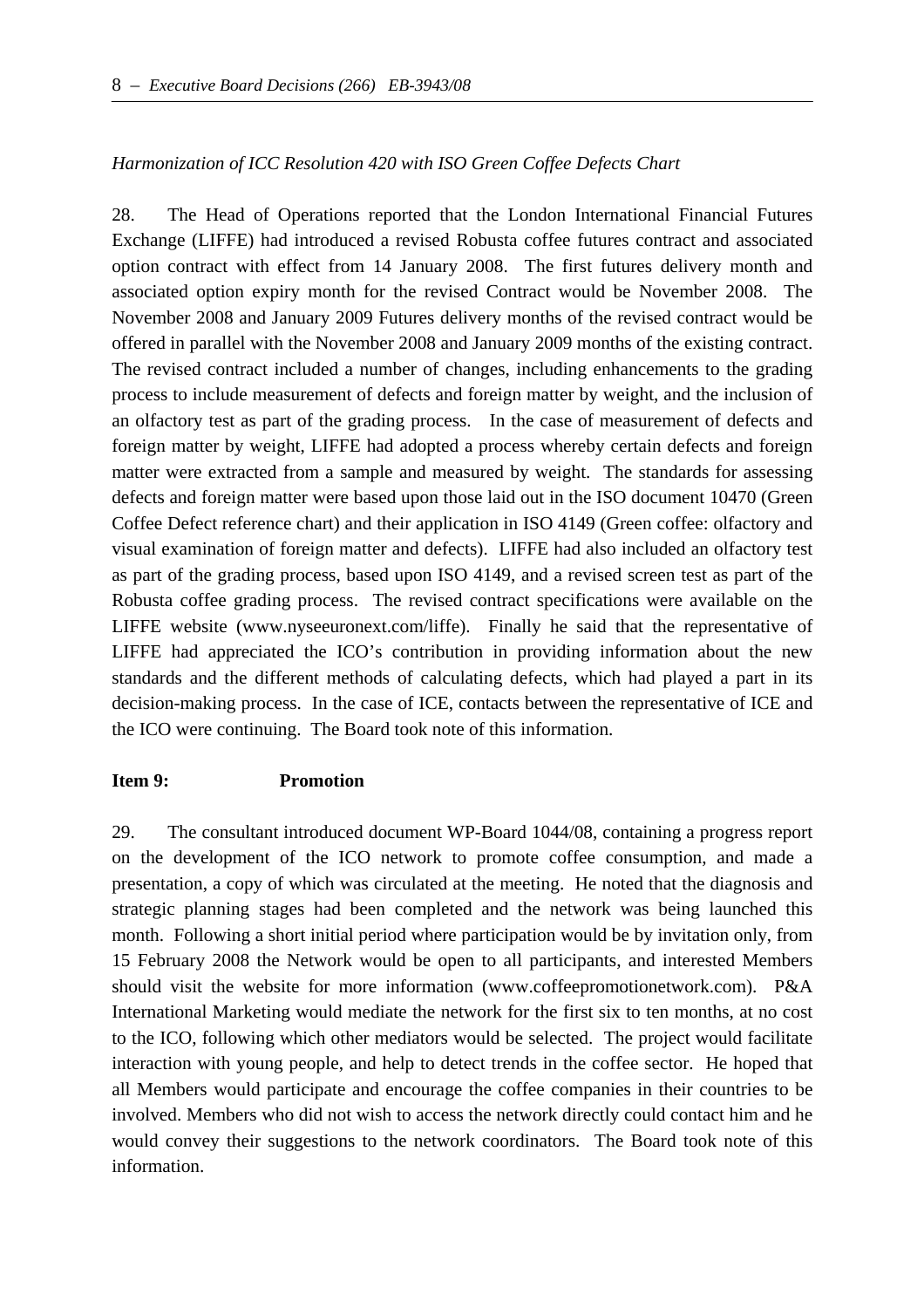30. In response to questions the consultant confirmed that the mediators would be instructed to monitor anti-competition postings. Participants would need to be accepted by the network to contribute and the mediator would check all postings before they went live. With regard to benchmarks, this would be determined by the number of participants after a specific time (as outlined in document WP-SGP 17/07 Add. 1). The point was made that this was a self-financing project, and if it did not generate a certain level of activity, Members would need to review the situation. In response to the suggestion that the website should be renamed, with a shorter name and including a reference to coffee, the consultant said that he would look into this.

31 The Executive Director said that the network provided both a forum for discussions on coffee matters and an opportunity for initiating projects. It was a new venture and would open up possibilities for new industry contacts such as with coffee shops. He expressed his appreciation to P&A International Marketing for developing this project.

32. The Executive Director said that he had had discussions with the Vietnamese authorities who had expressed their interest in promoting domestic consumption and had been interested in participating in the project on domestic consumption. As the CFC had confirmed that it could not fund the project, the coffee authorities of Vietnam would develop a programme to promote domestic consumption. The Board took note of this information.

### **Item 10: Phytosanitary matters**

33. The Head of Operations reported that the second session of the Codex Committee on Contaminants in Foods (CCCF) was scheduled for 31 March – 4 April 2008 in the Netherlands. It would consider a revised discussion paper on ochratoxin A (OTA) in coffee which included a recommendation that the CCCF should start new work for the development of a Codex Code of Practice for the Prevention and Reduction of OTA in Coffee. It also recommended that the Code should be developed on the basis of FAO Guidelines for the Prevention of Mould Formation in Coffee and that the need to set a maximum level for OTA in coffee should be assessed after the development of the Code of Practice. The ICO had observer status with Codex and had been invited to join this working group and provide technical input on relevant matters. In the case of the EC, a document on OTA was due to have been published in late 2007 but had been delayed. He understood that there would be no changes to the existing limits of 5 ppb and 10 ppb for roasted and soluble coffee respectively, and no limits on green coffee, but this would be kept under review.

34. With regard to acrylamide, the Head of Operations said that the Codex Committee would also consider a proposed draft code of practice for the reduction of acrylamide in food. An electronic working group led by the USA/UK was preparing this document. As with OTA, the ICO had been invited to join this group and provide technical input on relevant matters.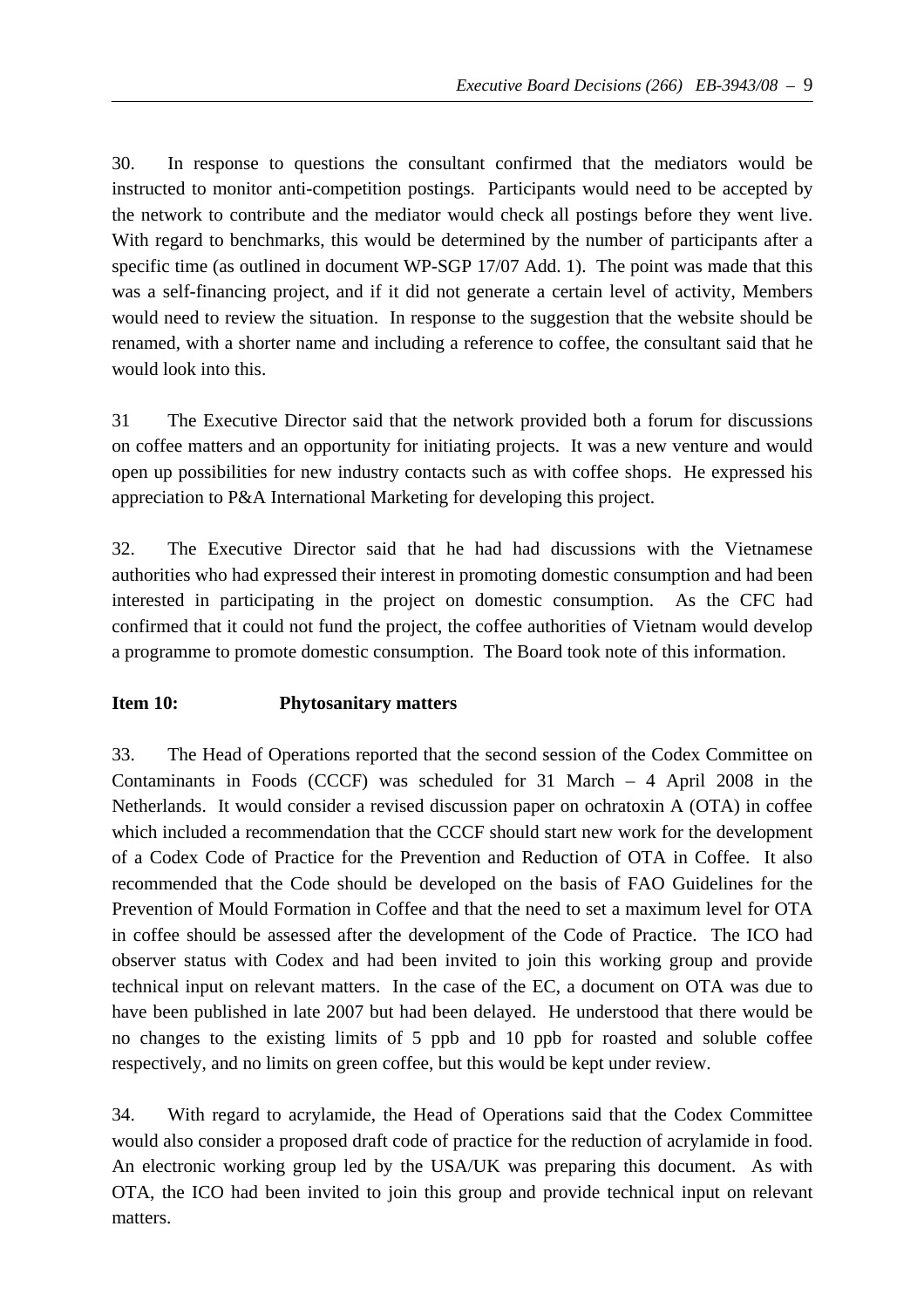35. Concerning pesticides, he said that the EC had been consolidating and harmonizing Maximum Residue Levels (MRLs) of pesticides in or on food and feed of plant and animal origin. EC Commission Regulation 396/2005, amending Council Directive 91/414/EEC had been published in the Official Journal of the European Union of 16 March 2005. The legislation would apply to a number of commodities, including coffee, and MRLs needed to be established. The EU's work on MRLs on pesticides was expected to be ready in mid 2008 and he would keep Members informed about further developments. As previously noted, studies carried out had found very low levels of pesticides in coffee and the risks appeared to originate either from non-coffee bean matter in low-grade coffee or in chemicals used in other links in the chain such as transportation and warehouses.

36. The Board took note of this information.

### **Item 11: Cooperation with other organizations**

37. The Executive Director said that in addition to cooperation with Codex Alimentarius reported under Item 10, he had attended the inaugural ceremony of the  $47<sup>th</sup>$  General Assembly of the InterAfrican Coffee Organisation (IACO), held in conjunction with the  $1<sup>st</sup>$  Forum for the Promotion of African Coffees from 19 – 23 November 2007 in Yaoundé, Cameroon. A mission to the Food and Agriculture Organization of the UN would take place in early 2008, to discuss a range of matters, including technical cooperation on projects, in the context of the Memorandum of Cooperation between the two organizations. The ICO would also be represented at the EAFCA conference in Kampala in February 2008. He noted that in May 2007, the Organization had participated in the Global Initiative for Commodities as part of the preparations for the UNCTAD XII Conference in Ghana in April 2008. The forthcoming Conference would include an important Round Table meeting on the changing face of commodities in the  $21<sup>st</sup>$  century. Finally, the Executive Director said that the ICO would inform relevant international organizations about the main features of the ICA 2007 and plans for implementing it.

### **Item 12: Financial and administrative matters**

### **Item 12.1: Financial situation**

38. The Head of Finance and Administration introduced document WP-Board 1045/08 containing a report on the financial situation. The Board took note of this report and further noted the need for all Members to pay their contributions by 31 March 2008.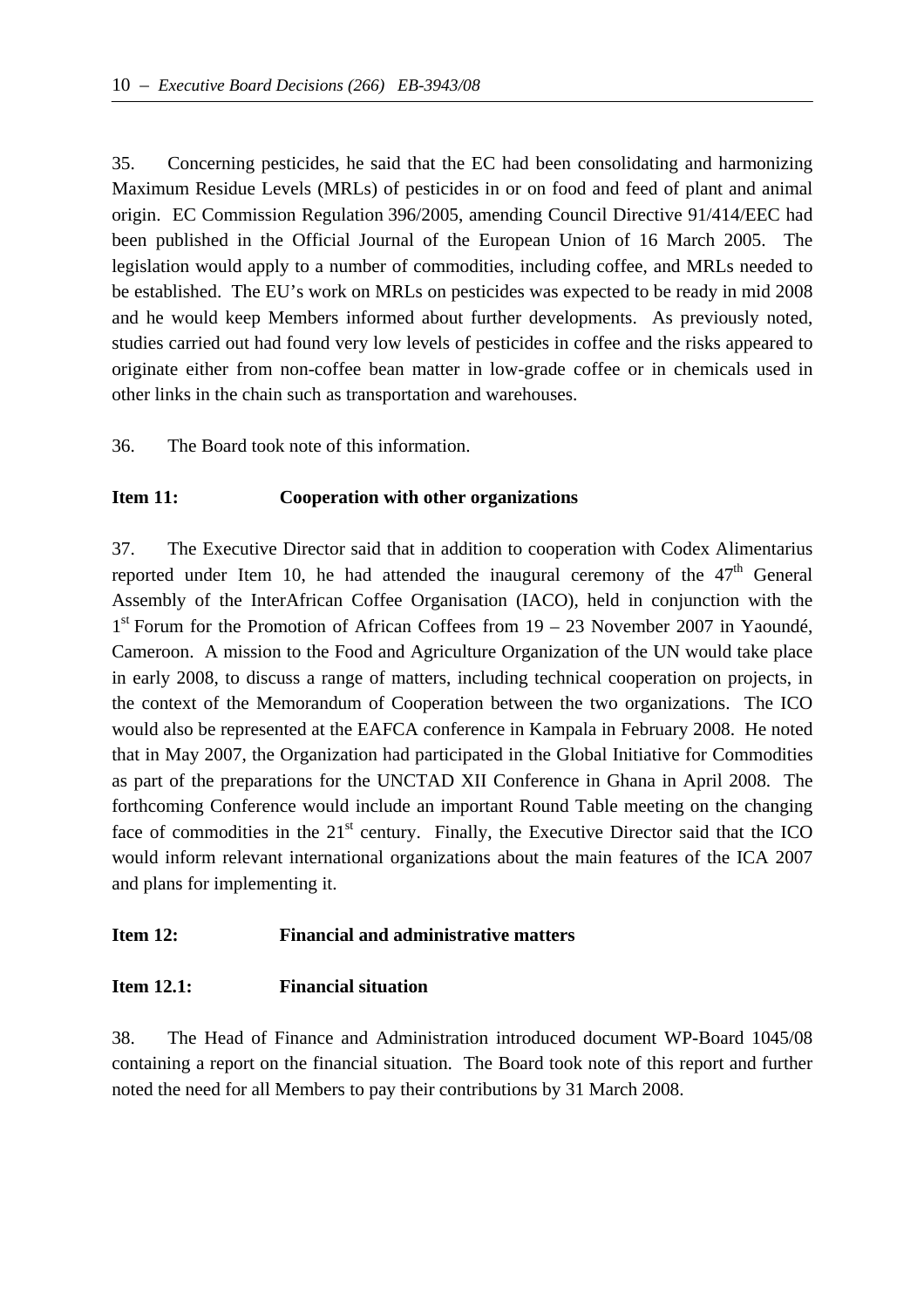# **Item 12.2: Administrative Accounts of the Organization for the financial year 2006/07 and Report of the Auditors**

39. Rule 62 of the Rules of the Organization provides that the Executive Director shall submit to the Council through the Executive Board the Accounts of the Organization and the Report of the Auditors thereon in accordance with the provisions of Article 27 of the Agreement. The Head of Finance and Administration introduced document EB-3940/07 Rev. 1 containing the Administrative Accounts of the Organization for the financial year 2006/07 and the Report of the Auditors. The Board took note of this information and decided to follow the practice of referring it to the Finance Committee for more detailed consideration. The Committee would report to the Council with its recommendation at its next Session in May 2008.

## **Item 12.3: Payment of arrears**

40. The Head of Finance and Administration reported that Uganda was complying with the monthly payment schedule for the current year's contributions established under Resolution 429. In the case of quarterly payments of arrears, all payments up to September 2007 had been made, but three more recent related payments had not yet been received. In the case of the Democratic Republic of Congo, he said that while no instalments had been made in 2006/07, two payments on account had been received in the last month. The representative of this country had informed him that his Government would continue to make monthly payments of between 1,000 and 3,000 euros per month for the remainder of the coffee year, although this would not meet the payment schedule established under Resolution 430.

41. In the case of Nicaragua, the Executive Director said that this country had submitted a proposal to reschedule its arrears over a three year period in September 2007 (document WP-Board 1041/07). However, the proposed initial payment for the period 2002 – 2007 had not yet been received. In the case of Malawi, he had received a request to reduce the number of this country's votes and had advised the representative that there was no provision in the Agreement for this. He expressed his appreciation to the representatives of Uganda and the Democratic Republic of Congo for their efforts to comply with the provisions of Resolutions 429 and 430 respectively, but noted that the Council had already made an exceptional provision to restore their voting rights and countries were expected to comply with the payment schedules which had been established. The Board took note of this information. It further noted that payment of contributions was crucial for the Organization and requested all Members to pay their contributions and settle any arrears according to schedule.